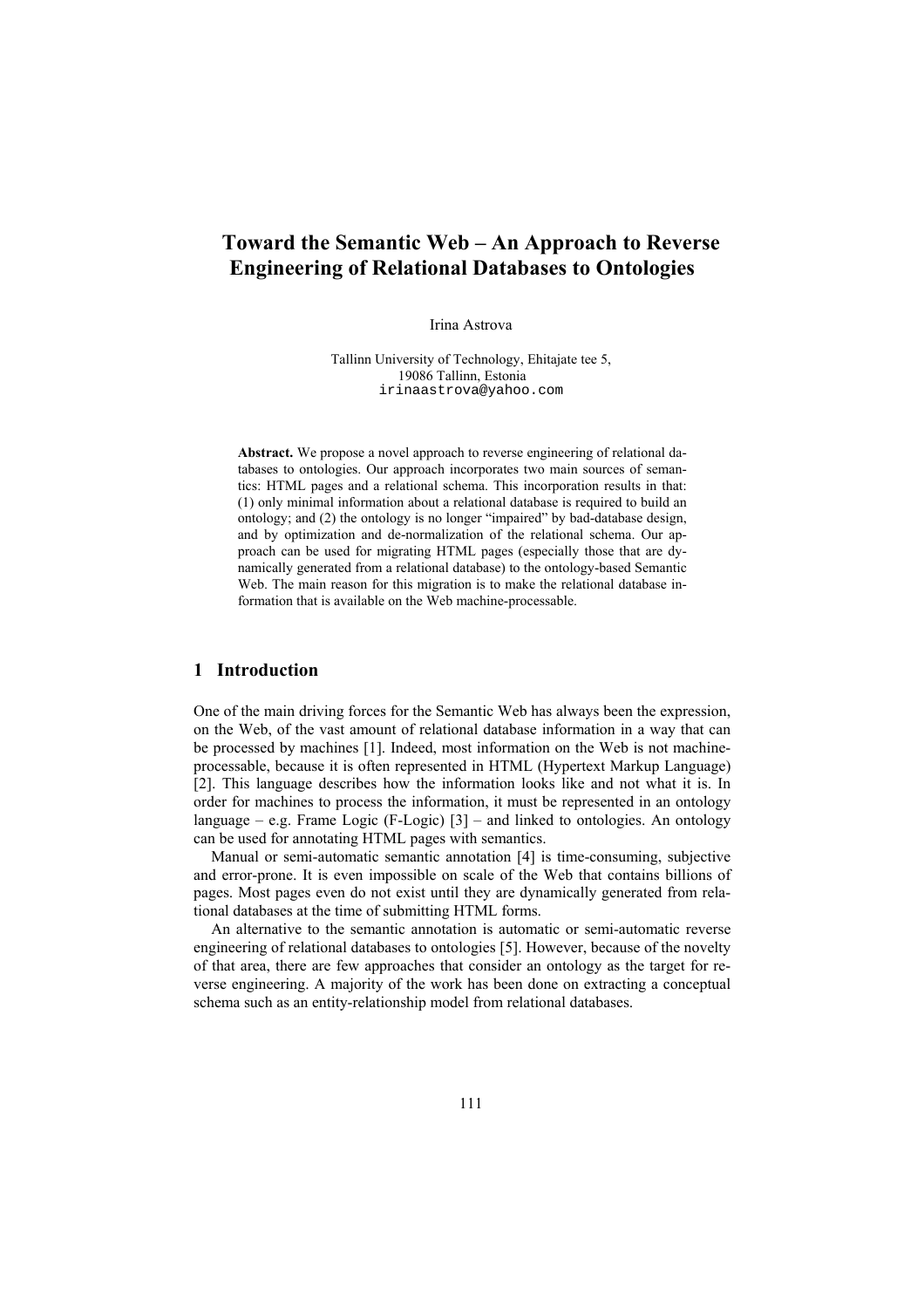# **2 Common Problems of Reverse Engineering**

At first glance, it seems easy to reverse engineer a relational database to an ontology: just map each relation to a class, each attribute in the relation to an attribute in the class, each tuple to an instance, and each constraint to an axiom [6]. This provides simple and fully automatic (i.e. without user interaction) reverse engineering. So, why would not we want to do this? The easy approach ignores common problems of reverse engineering; e.g.:

- − *Optimization and de-normalization:* A relational schema is often optimized and de-normalized for performance reasons [7].
- − *Unrealistic assumptions:* Many organizations believe in keeping all their data in third normal form. However, every database designer has war stories about finding the entire relational schema in first normal form instead of third normal form [7].
- − *Bad database design:* A relational schema is often bad-designed, because it may be done by novice and untrained database designers who are not familiar with database theory and database methodology [8, 9].
- − *Non-translated constructs:* Since a relational schema does not support all constructs of a conceptual schema, some of the semantics captured in the conceptual schema – e.g. inheritance – will necessarily be lost when translating the schema from conceptual to relational. Indeed, this translation usually results in "semantic degradation" of the schema that becomes simpler, less complete, less understandable, and less expressive [10].
- − *Implicit semantics:* Semantics may be not in a relational schema, but rather in data or even in the heads of users who query a relational database [10].
- − *Meaningless names:* Relations and attributes in a relational schema are often assigned names that are a maze of cryptic abbreviations; e.g. YRTREBUT, B 423 SPD or FRED [7]. However, it is difficult or even impossible to deduce the meaning (i.e. semantics) of data from those names.

# **3 Related Work**

Existing approaches to reverse engineering of relational databases to ontologies fall roughly into one of the three categories:

- − *Approaches based on an analysis of relational schema:* E.g. Stojanovic et al's approach [5] provides a set of rules for mapping constructs in the relational database (i.e. relations, attributes, tuples, and constraints) to semantically equivalent constructs in the ontology (i.e. classes, attributes, instances, and axioms). These rules are based on an analysis of relations, attributes, primary and foreign keys, and inclusion dependencies.
- − *Approaches based on an analysis of data:* E.g. Astrova's approach [11] builds an ontology based on an analysis of relational schema. However, since a relational schema often captures little explicit semantics [12], this approach also analyzes data in the relational database.

112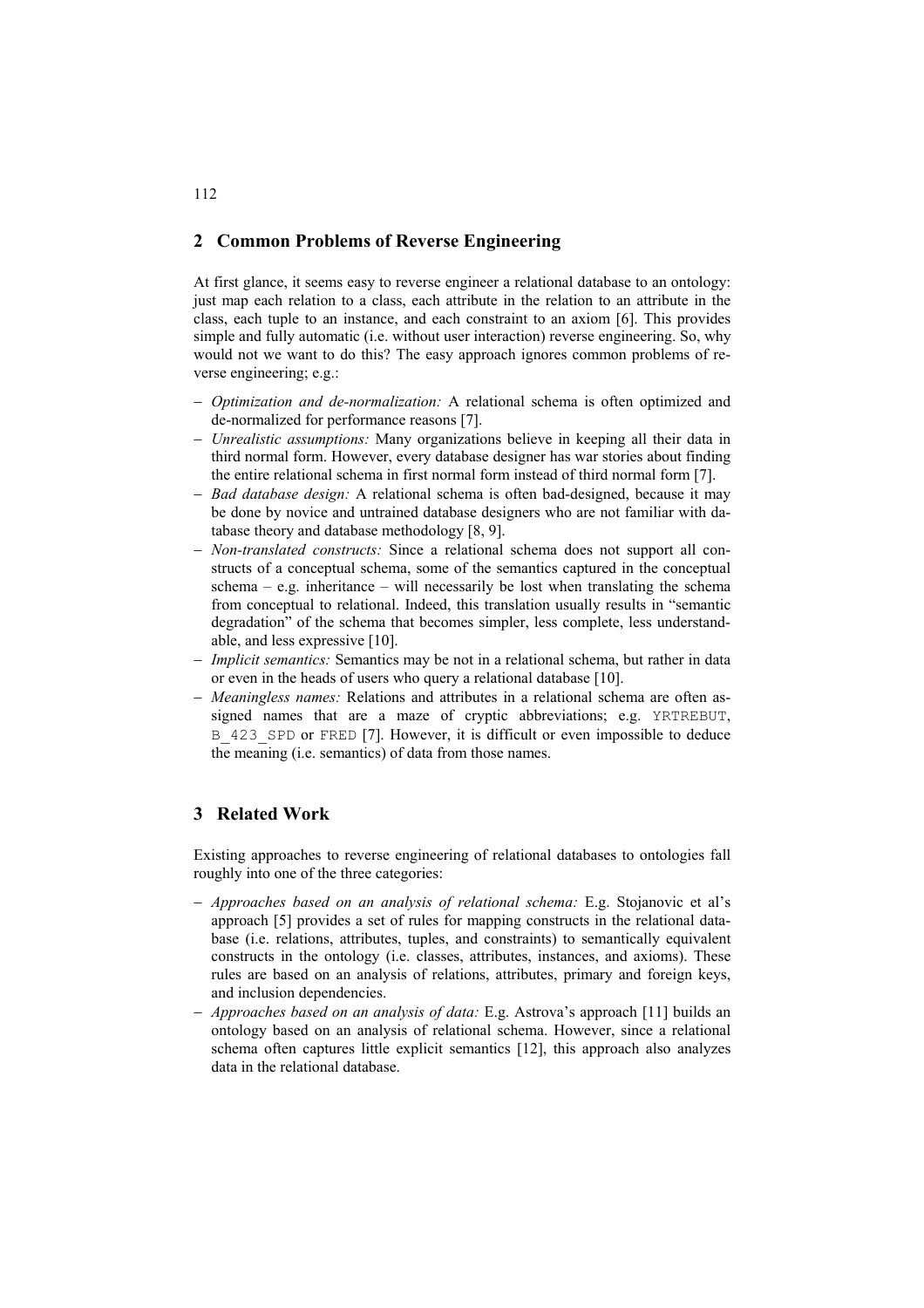− *Approaches based on an analysis of user queries:* E.g. Kashyap's approach [13] builds an ontology based on an analysis of relational schema; the ontology is then refined by user queries. However, this approach does not create axioms that are part of the ontology.

Not all of the common problems of reverse engineering can be solved using the existing approaches. In particular, the existing approaches can be limited in terms of requiring more input information than it is possible to provide in practice and making unrealistic assumptions about the input. E.g. they typically assume that a relational schema is in third normal form.

The search for a solution leads us to a novel approach where HTML pages are analyzed. So far, this analysis has been focused on generation of *wrappers*; see e.g. [14, 15, 16, 17]. A wrapper is a program that extracts the relational database information from HTML pages. There are wrappers that are based on ontologies; see e.g. [18].

Wrappers have the main advantage of reconstructing a (part of) relational database "hidden" behind HTML forms, when a relational schema is unknown. The backside of this advantage is that any changes to structures of HTML pages – e.g. adding or deleting fields in the pages – can break the wrappers and thus, the ontologies they are based on. HTML pages are volatile by nature, meaning that they are often redesigned [19] – typically more than twice a year [20].

The biggest problem of wrappers is that they rely on structures of HTML pages to extract semantics, thus throwing away all the advantages of analyzing a relational schema; e.g.:

- − An analysis of HTML pages often leads to a "brittle" ontology. Since a relational schema is more stable than HTML pages, its analysis guarantees that the ontology need not be rebuilt every time the pages change their structures.
- − HTML pages represent views of the relational database; i.e. different ways of viewing the relational database information on the Web. Thus, some semantics may be not in the pages, but rather in the relational schema.

Apart from these, the relational schema is a formal explicit agreement between database designers and users about data and its meaning in an organization. Thus, the relational schema provides an important source of semantics to be extracted into an ontology [25].

# **4 Our Approach**

As an attempt to solve the common problems of reverse engineering, we propose a novel approach. Our approach is *based on an analysis of HTML pages*. There are two main reasons for this analysis. One is that a relational schema often captures little explicit semantics [12], while a conceptual schema is usually unavailable or out-ofdate [10]. Another reason for analyzing HTML pages is to benefit from their userfriendliness. This user-friendliness results in that: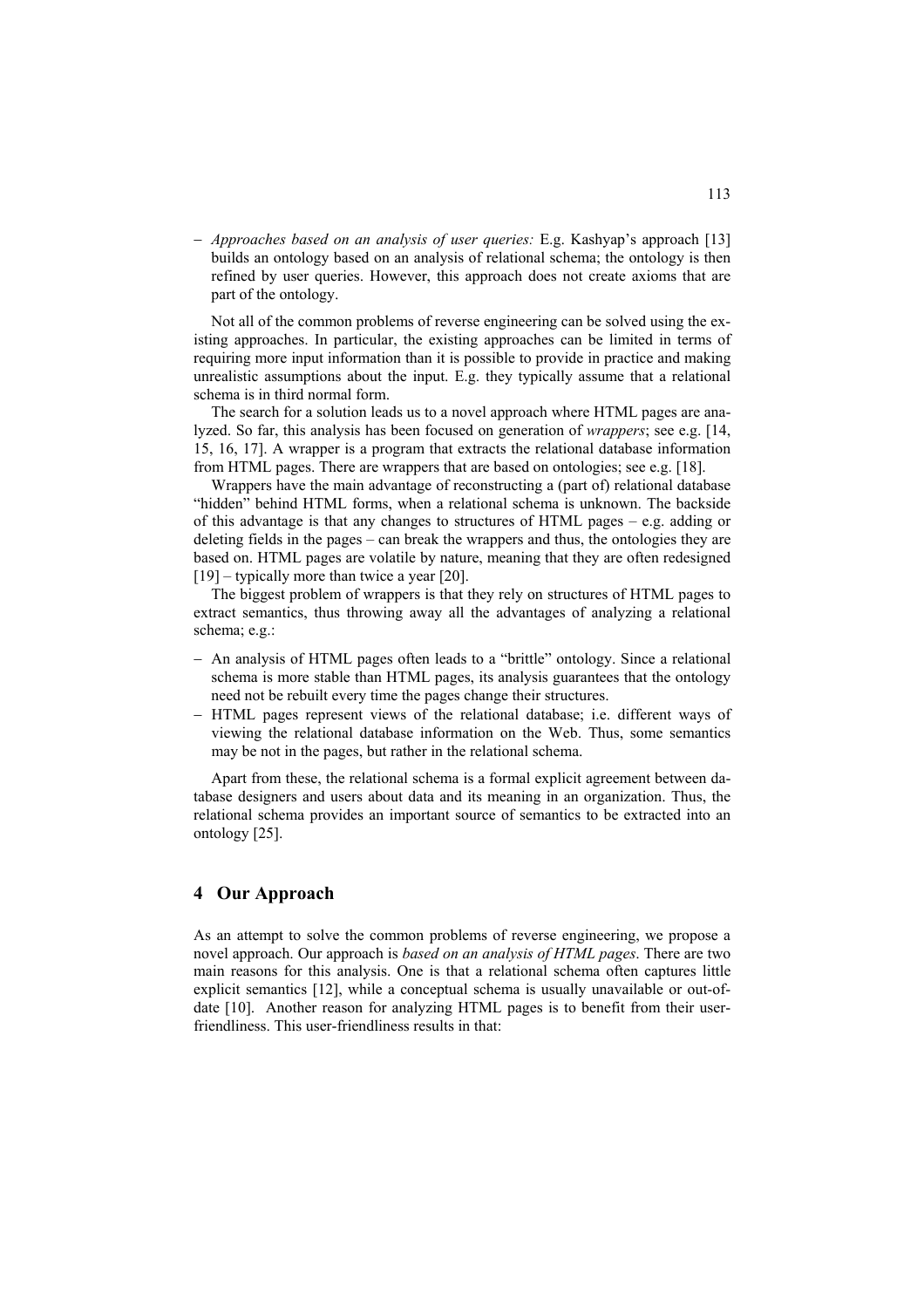- − HTML pages partially represent a logical structure of the relational database, rather than its physical structure (i.e. a relational schema). Indeed, they often provide a user-friendly interface to the relational database. Behind this interface, a relational schema can be bad-designed, optimized, and de-normalized.
- Table and field names in HTML pages are often more explicit and more meaningful than the corresponding relation and attribute names in a relational schema.



**Figure 1.** HTML page

Given the reasons for analyzing HTML pages, let's now consider more precisely what our approach is and then illustrate it by example. Suppose going to a website http://www.bobhowardhonda.com and searching for information about a used vehicle; e.g. Ford Mustang. Since such information is stored in a relational database, we fill out an HTML form in Figure 1 (located in the upper frame of the page) and submit it. After submitting the form, search results will be returned in an HTML page in Figure 1. This page is dynamically generated from a relational database and contains specifications of Ford Mustang and its features.

### 114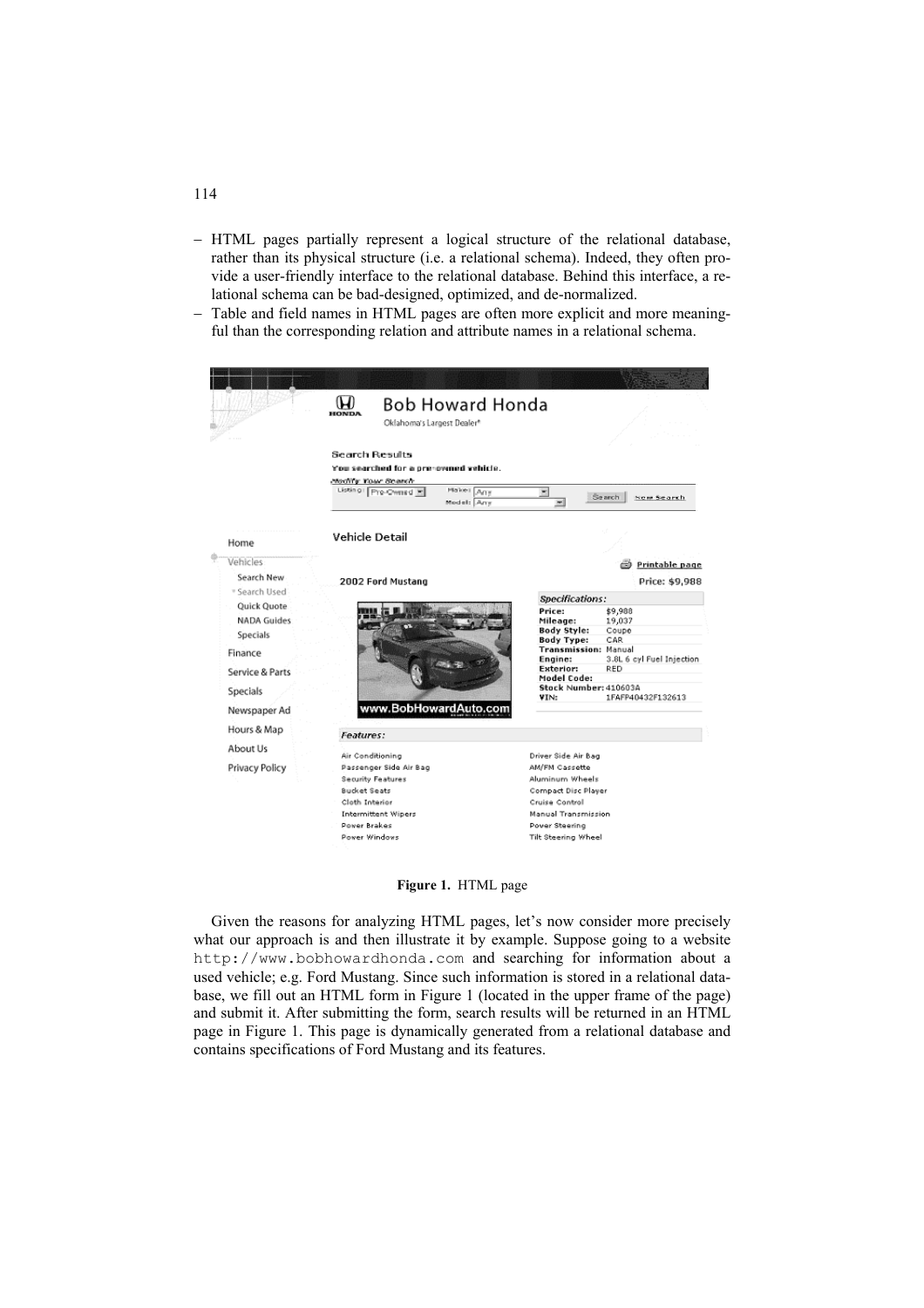#### **4.1 Extracting Form Model Schema**

The first step of our approach is extracting a form model schema [10]. This schema was originally proposed to extract an entity-relationship model from database forms. Basically, the form model schema contains:

- − *Form field:* This is an aggregation of *name* and *entry* associated to it<sup>1</sup>. A name is pre-displayed and serves as a clue to what will be entered by users or displayed by HTML pages. An entry is the actual data; it roughly corresponds to an attribute in the relational schema. We use the term of *linked attribute* for such an entry to distinguish it from other entries that are computed or simply unlinked with the relational schema.
- − *Structural unit:* This is a logical group of closely related form fields. It roughly corresponds to a relation in the relational schema.
- − *Relationship:* This is a connection between structural units that relates one structural unit to another (or back to itself). There are two kinds of relationship: *association* and *inheritance*.
- *Constraint:* This is a rule that defines what data is valid for a given linked attribute. A *cardinality constraint* specifies for an association relationship the number of instances that a structural unit can participate in.
- − *Underlying source:* This is a physical structure of the relational database (i.e. a relational schema) that defines relations and attributes with their data types.
- − *Form type:* This is a collection of empty form fields.
- − *Form template:* This is a particular representation of form type. Each form template has a layout (i.e. its graphical representation) and a title that provides its general description.
- − *Form instance:* This is an occurrence of form type, when its template is filled in with the actual data. E.g. Figure 1 is an instance of the form type.
- − *Hierarchical tree:* This is a hierarchical structure of form instance. There are two kinds of hierarchical tree: *structured data tree* and *content tree* [21]. A structured data tree captures, for an HTML page, the hierarchy of HTML tags and data contents (i.e. the syntactic hierarchy). A content tree is the same, except that HTML tags are deleted. Thus, it captures only the hierarchy of data contents (i.e. the intended hierarchy).

### **4.1.1 Analysis of HTML Pages Structures and Relational Schema**

Extracting a form model schema consists in an analysis of HTML pages (especially their structures) and a relational schema to identify constructs of the form model schema and to assign those constructs names using wrapper generation techniques [14, 15, 16, 17, 18].

#### *4.1.1.1 Identifying Form Instances*

l

<span id="page-4-0"></span><sup>&</sup>lt;sup>1</sup> However, we can also identify a form field with no name for its entry; e.g. the photo, year, make, and model in Figure 1.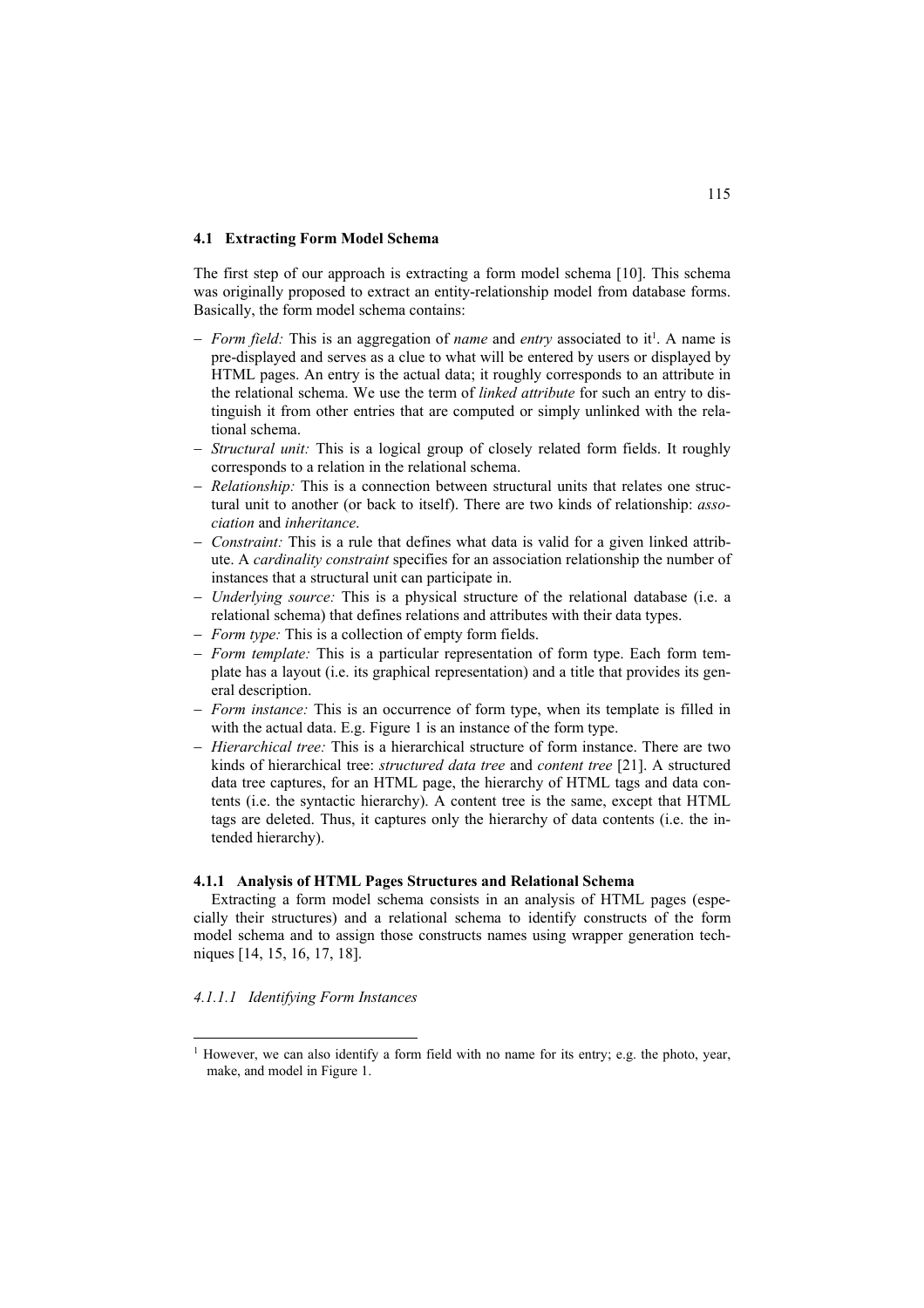HTML pages typically contain advertisements and navigational menus that can be viewed as "noisy" data [17]. Thus, given an HTML page, the first task is to identify a data-rich section (i.e. a form instance). We can do this in three ways.

First, we can compare HTML pages for overlaps in structure [17]. The implication is that all pages from a given website will organize their content in a similar way, regarding the location of advertisements and navigational menus.

Second, we can examine HTML code for block tags such as  $\leq$  frame > [18]. A difficulty is that HTML pages often consist of multiple frames.

Third, we can search through all frames in the page to find the largest one [14]. This approach typically implies that a frame that takes up the largest display area will be the most interesting to users.

E.g. from Figure 1 we would identify that Vehicle Detail represents all data that is the subject of interest to users.

#### *4.1.1.2 Identifying Structural Units*

We can take three basic approaches to this. First, we can examine HTML code for block tags such as  $\langle \text{table}\rangle$ ,  $\langle \text{ul}\rangle$  and  $\langle \text{ol}\rangle$  [17, 18]. The implication is that structural units will be represented by tables or lists in HTML pages. The biggest problem with this approach is that it relies on a physical structure of HTML pages. Thus, it fails if the pages change their structures frequently. There are many other situations, where the approach does not work either such as errors in the code and misuse of the block tags [14]. E.g. not only is <table> used for representing a relation in the relational schema, but it is also the primary method for grouping data in HTML pages [15]. The data is often grouped just for easier viewing it by users.

Second, we can use visual cues to determine a logical structure of HTML pages – that is, the real meaning of the pages as they are understood by users [14, 16]. E.g. the users might consider the year, make, model, price, mileage, …, and vin in Figure 1 as a whole group, just because they all are specifications.

Third, we can look for structural units in relations of the relational schema (i.e. the underlying source).

E.g. from Figure 1 we would identify two structural units: Vehicle and Feature. One contains specifications for a used vehicle (Year, Make, Model, Price, Mileage,  $...,$  and VIN); while another structural unit lists the vehicle features (Air Conditioning, Passenger Side Air Bag, …, and Tilt Steering Wheel).

#### *4.1.1.3 Identifying Linked Attributes*

We can take three basic approaches to this. First, we can examine HTML code for block tags such as  $\langle \text{thead} \rangle$  and  $\langle \text{th} \rangle$  [18]. Again, this approach works as long as the code is well designed, correct, and stable. Moreover, the approach is viable only if fields in HTML pages are separated with the block tags; it does not work for merged data. E.g. the year, make, and model in Figure 1 are all merged data, meaning that they are combined in a single text string: "2002 Ford Mustang".

116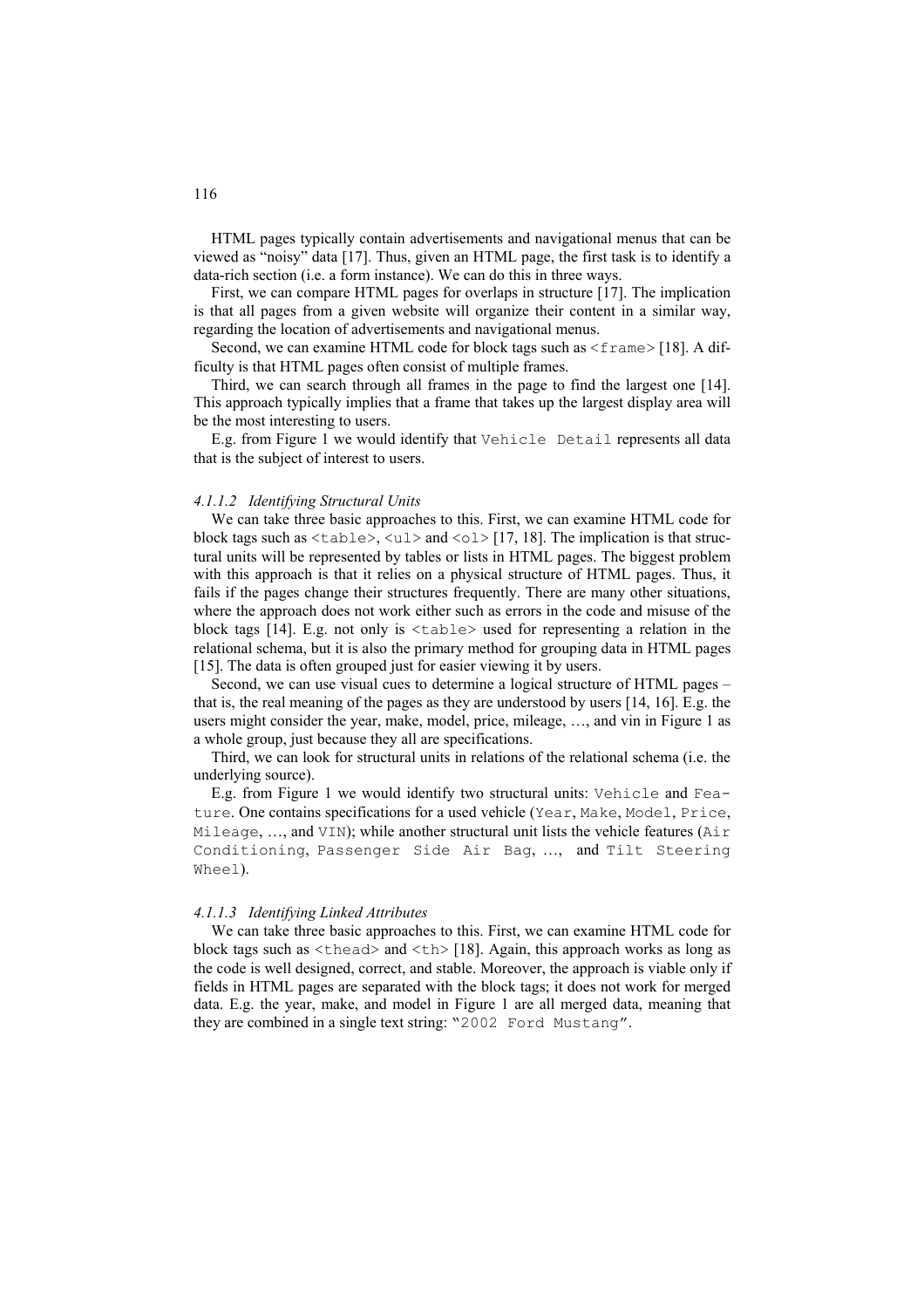```
Form model schema Ontology
-- Structural units 
Structural-Units ::= { 
  Feature( 
   -- Linked attributes 
  name : VARCHAR) 
  Vehicle( 
   -- Linked attributes 
   year : INTEGER, 
   make : VARCHAR, 
   model : VARCHAR, 
   price : FLOAT, 
   mileage : FLOAT, 
   … 
 vin : VARCHAR)} 
-- Relationships 
Relationships ::= { 
 Has(Vehicle, Feature)} 
-- Constraints 
NotNull(Vehicle, mileage) 
Cardinality (Vehicle, Feature, 
 1, n) 
-- Underlying source 
Underlying-Source ::= { 
 -- Relations
  Detail( 
  -- Attributes 
  name : VARCHAR) 
  Vehicle ( 
   -- Attributes 
   year : INTEGER, 
   make : VARCHAR, 
   model : VARCHAR, 
   price : FLOAT, 
   mileage : FLOAT, 
   … 
 vin : VARCHAR)}
                                        // Classes 
                                        Feature::Object[ 
                                         // Attributes 
                                         name =>> String].
                                        Vehicle::Object[ 
                                         // Attributes 
                                          year =>> Integer, 
                                          make =>> String, 
                                          model =>> String, 
                                          price =>> Float, 
                                         mileage \implies Float,
                                          … 
                                          vin =>> String, 
                                          // Relationships 
                                           features =>> {Feature}]. 
                                        // Axioms 
                                        NotNull(Vehicle, mileage). 
                                          Forall C, A NotNull(C, A) <-
                                            Forall IC Exists IA IC:C And 
                                             TC[A \rightarrow] TA].
                                        // Instances 
                                         f1:Feature[ 
                                         // Attributes 
                                          name ->> "Air Conditioning"]. 
                                        f2:Feature[ 
                                         // Attributes 
                                          name ->> "Passenger Side Air 
                                        Bag"]. 
                                          … 
                                        fn:Feature[ 
                                         // Attributes 
                                          name ->> "Tilt Steering Wheel"]. 
                                        v:Vehicle[ 
                                         // Attributes 
                                          year ->> 2002, 
                                          make ->> "Ford", 
                                          model ->> "Mustang", 
                                          price ->> 9988, 
                                          mileage ->> 19037, 
                                          … 
                                           // Relationships 
                                          features \Rightarrow {f1, f2, ..., fn}].
```
**Figure 2.** Summary of reverse engineering

Second, we can use visual cues [14, 17]. This approach typically implies that there will be some separators (e.g. blank areas) that help users split the merged data. E.g. the year, make, and model in Figure 1 are space-separated. Sometimes we can also use data formats as visual cues to understand the meaning of data. E.g. the price in Figure 1 is also indicated with a dollar sign (i.e. "\$").

Third, we can look for linked attributes in attributes of the relational schema. This is because a given HTML page may contain only a part of the total attributes in the relational schema.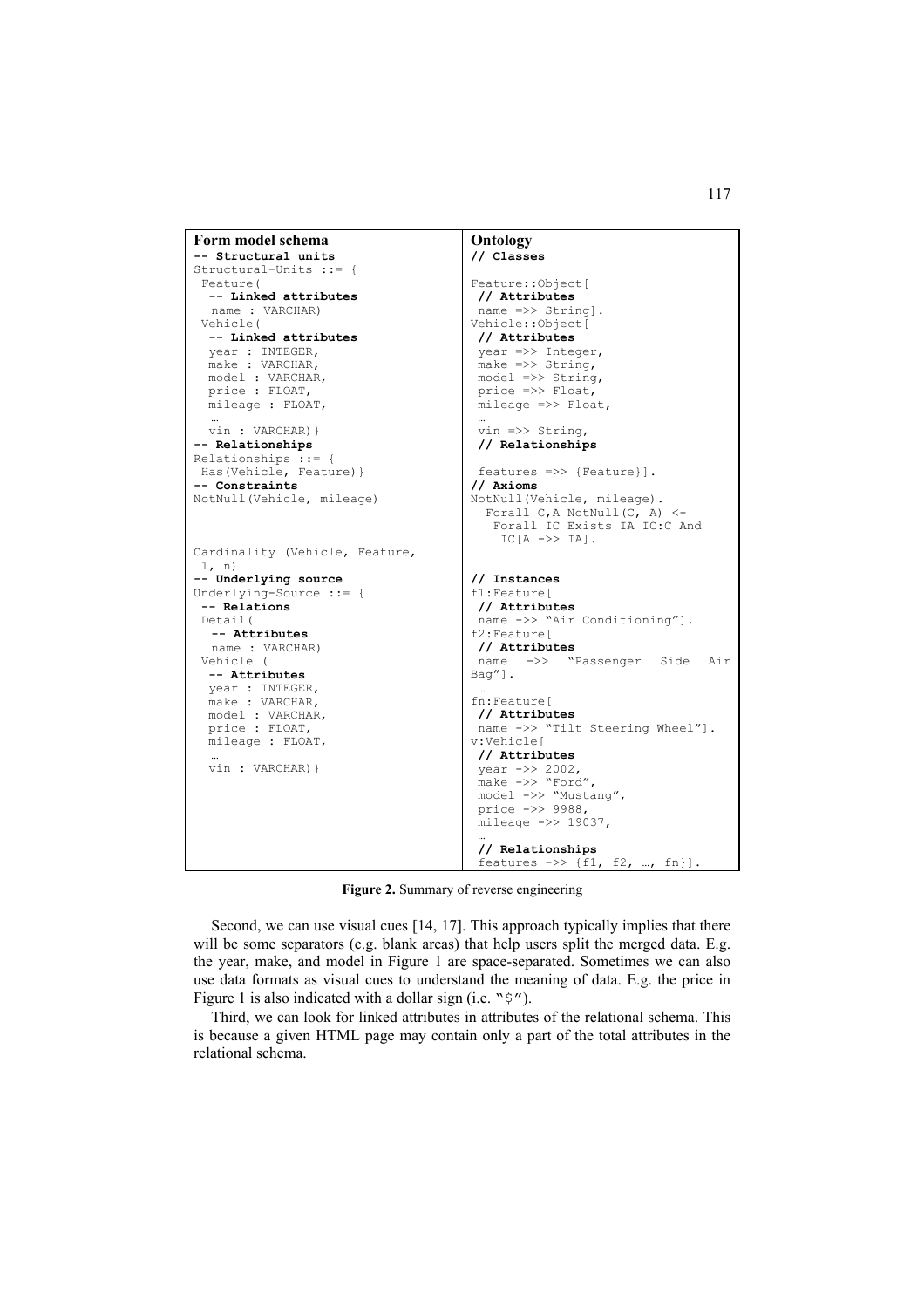Looking at a form model schema in Figure 2, we can see that each structural unit is defined by a set of linked attributes. E.g. the structural unit Vehicle contains linked attributes definitions for year, make, model, price, mileage, …, and vin; while the structural unit Feature has a linked attribute name.

#### *4.1.1.4 Identifying Relationships*

We can take two basic approaches to this. First, we can look for relationships (usually many-to-many) in relations of the relational schema, then look for relationships (one-to-one and one-to-many) in foreign keys. A difficulty is that there are always relations with unknown foreign keys [8].

Second, since the relational database information typically does not reside on a single HTML page, we can try to find relationships in hyperlinks.

E.g. from Figure 1 we would identify an association relationship between the structural units Vehicle and Feature: a used vehicle has features. The implication is that related structural units will appear at the same page.

#### *4.1.1.5 Naming Structural Units*

Structural units can be given names of the corresponding relations in the relational schema. But it is generally less confusing to users if the names are more meaningful. Looking back at the form model schema in Figure 2, notice the adaptation of the name Feature to the structural unit. This can better convey the meaning of data than the original relation name Detail would.

#### *4.1.1.6 Naming Linked Attributes*

There are three basic approaches to this. One is to give linked attributes names of the corresponding attributes in the relational schema.

Since field names in HTML pages are often more explicit and more meaningful than the corresponding attribute names in the relational schema, another approach is to give linked attributes the field names. A difficulty is that the field names are not always encoded in HTML pages. E.g. the photo, year, make, and model in Figure 1 are given no names at all. However, missing names can be found in HTML forms. Since the forms are often used for querying a relational database, they provide a sketch (of part) of a relational schema [17]. Assuming that a given website will do its best to return the most relevant data to users, search criteria submitted through an HTML form are likely to re-appear in the returned HTML pages. E.g. from an HTML form in Figure 1, we could enter "Ford" and "Mustang" for fields Make and Model, respectively. Search results for the form will be returned in an HTML page in Figure 1. This contains details of a used vehicle that matches the search criteria; i.e. Ford Mustang. Therefore, linked attributes corresponding to the fields, with "Ford" and "Mustang" re-appeared in their entries, could be named make and model, respectively.

Yet another approach is to give linked attributes data type names [17]. E.g. a linked attribute represented by the photo in Figure 1 might be named image.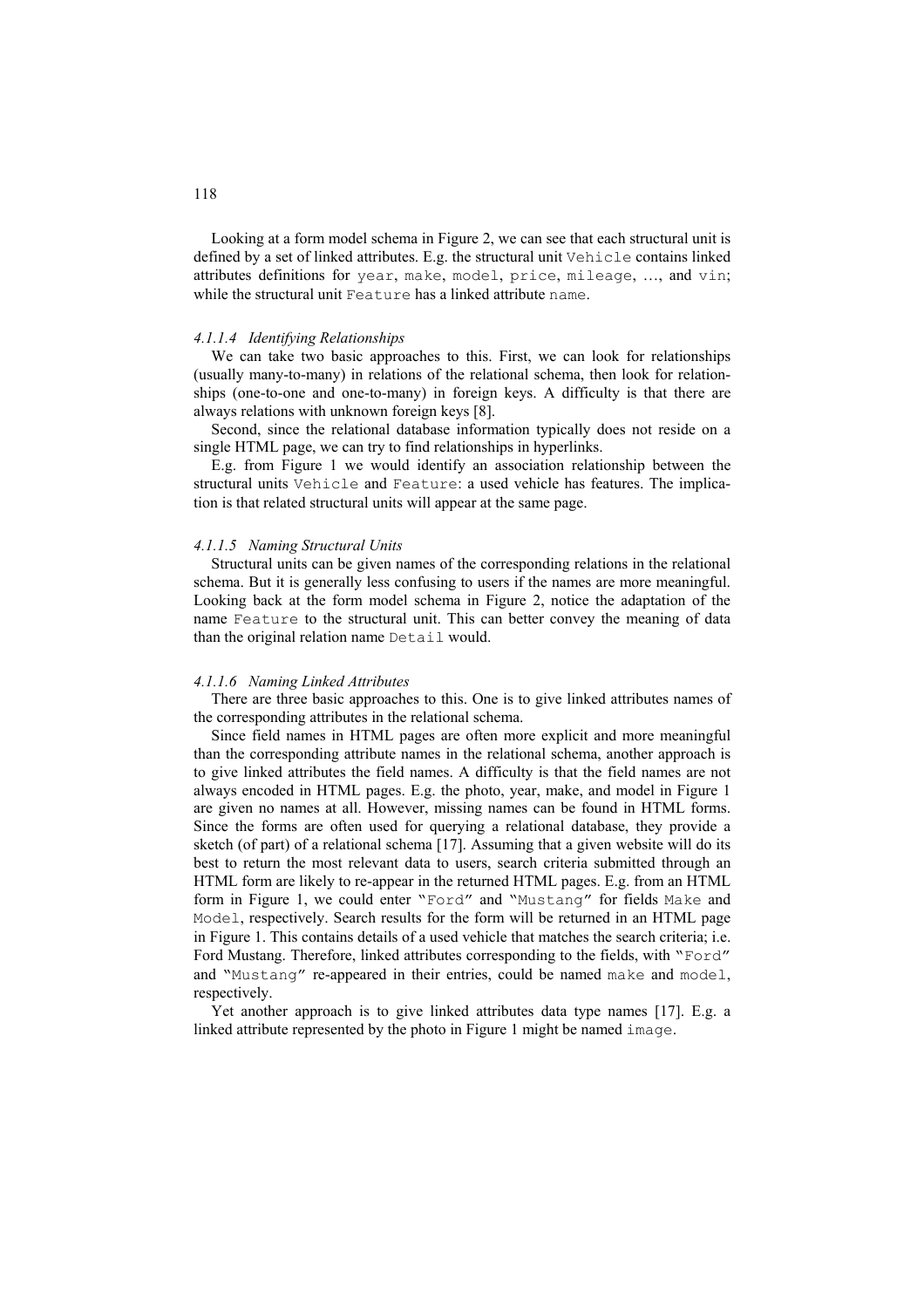#### *4.1.1.7 Naming Relationships*

Relationships can be given names that are either names of the corresponding relations (usually for many-to-many relationships) or foreign key names (for one-to-one or one-to-many relationships). Again, users can give more meaningful names to the relationships.

The end result for the first step is the form model schema in Figure 2.

# **4.1.2 Data Analysis**

In addition to the structures of HTML pages, we also analyze data in the pages to identify constraints. A data analysis includes a strategy of learning by examples, borrowed from machine learning techniques [22, 23]. In particular, it is performed as a sequence of learning tasks from the relational database. Each task is defined by: (1) *task relevant data* (e.g. data contained in the pages), (2) *problem background knowledge* (e.g. application domain knowledge), and (3) *expected representation of results of learning tasks* (e.g. first order predicate logic). The results of learning tasks are related to a current state of the relational database. They will be generalized into knowledge about all states through an induction process [10]. This process combines the semantics extracted from the pages with the application domain knowledge that is provided by users (i.e. the user "head knowledge"). Such knowledge controls the learning tasks to come to the best inductive conclusion, the conclusion that will be consistent with all states of the relational database.

E.g. from Figure 1 we would identify a constraint  $\text{NotNull}$  on the linked attribute mileage. This contains non-null values for any used vehicle.

#### **4.1.3 Integration**

There are typically several HTML pages (of different structures) for any given website. Thus, their analysis will produce several form model schemata. These will be merged into a single one through an integration process [10]. This process performs as follows. First, the schemata are compared for overlaps in structure. This means looking for structural units and relationships with similar names, then looking for similar structures within structural units and relationships. Second, the schemata are compared for overlaps in meaning. This means looking for structural units that correspond to the same real-world objects but have different names. Third, naming conflicts (i.e. synonyms and homonyms) are resolved. Conflicts can also be in different constraints on the linked attributes and different cardinality constraints on the relationships. By performing these tasks, the integration process makes the schemata consistent with one another and brings them together into a single one that makes sense for all HTML pages from a given website.

#### **4.2 Schema Transformation**

The second step of our approach is transforming the form model schema into an ontology (i.e. "schema transformation"). Basically, this means replacing constructs of the form model schema to constructs of the ontology using mapping rules [24].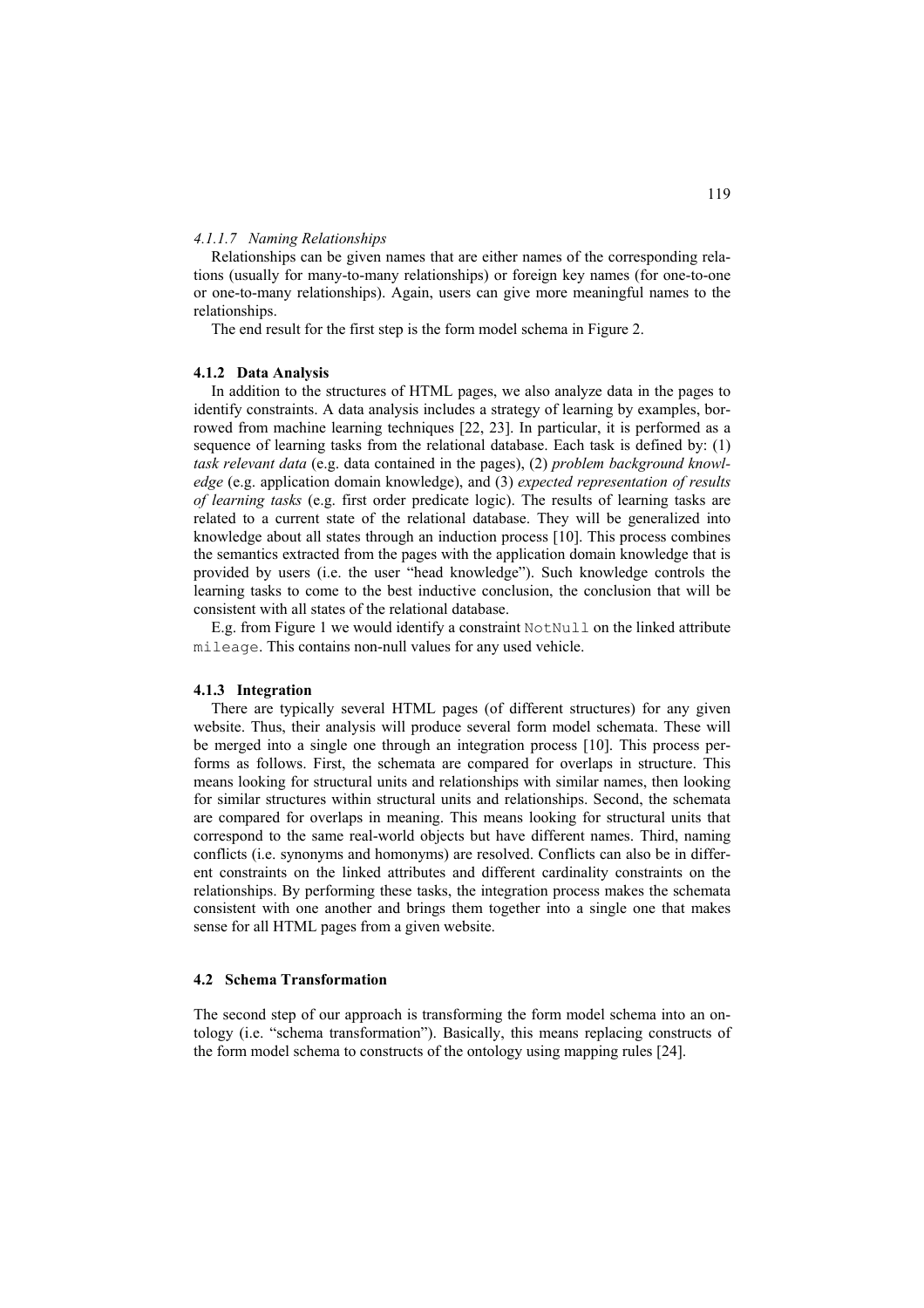The ontology is formulated in F-Logic. This language has an object-oriented syntax. It provides support for classes, attributes with domain and range definitions, inheritance hierarchies of classes and attributes, and axioms that can be used for further characterizing relationships between instances.

Continuing the example, consider again a form model schema in Figure 2. Here schema transformation is straightforward. First, we create a class for each structural unit in the form model schema. E.g. we create two classes: Vehicle and Feature. Within each class, we create an attribute for each linked attribute in the structural unit. E.g. for the class Vehicle, we add attributes year, make, model, price, mileage, …, and vin. We also add an attribute features. This associates the two classes. Finally, we create an axiom for each constraint (except cardinalities) in the form model schema. E.g. we add an axiom NotNull to the ontology.

The end result for the second step is the ontology in Figure 2. The ontology is nearing completion. But there are still instances to create. These instances will populate a knowledge base, whose schema is defined by the ontology [12].

#### **4.3 Data Migration**

The third step of our approach is creating instances from data contained in HTML pages (i.e. "data migration"). Basically, this means assigning values to the attributes in the ontology using wrapper generation techniques [17, 18].

Continuing the example, consider again an HTML page in Figure 1. Here data migration is easy for the attributes year, make, model, price, mileage, …, and vin in the class Vehicle. However, we meet with a difficulty when trying to find a value for the attribute features that corresponds to the list of features in Figure 1. We overcome this difficulty by creating an instance for each feature in Figure 1 and assigning it to the attribute features.

The end result for the third step is the ontology in Figure 2.

# **5 Conclusion**

We have proposed a novel approach to reverse engineering of relational databases to ontologies. Our approach is based on the idea that semantics of data in a relational database can be extracted by analyzing HTML pages. These semantics are supplemented with those captured in the relational schema to build an ontology.

There are three important advantages of our approach:

- − *It requires minimal information about a relational database.* This is important because the complete knowledge of the relational database is usually unavailable [9]. E.g. there are always relations with unknown primary keys [8].
- − *It makes no assumptions about a relational schema that can be bad-designed, optimized, and de-normalized.* This is important because even database experts may occasionally break the rules of good database design [8]. And many database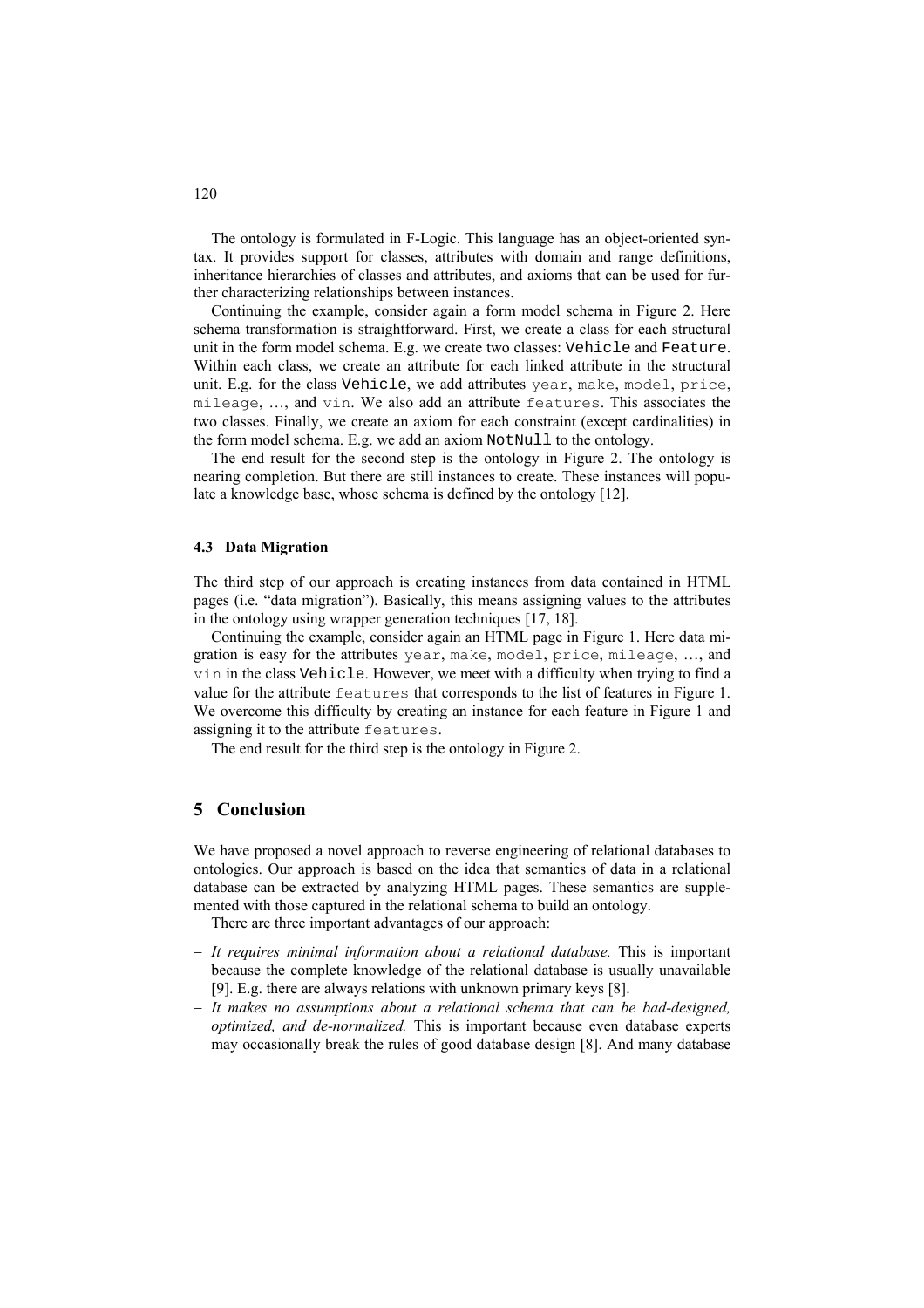designers improve performance by optimizing and de-normalizing the relational schema [7].

− *It appeals to users who likely understand HTML pages better than a relational schema.* This is important because reverse engineering cannot be completely automated [5]. There are always situations where user interaction is necessary.

These advantages come in large part from an analysis of HTML pages. But this analysis has costs. One is the difficulty in automation [18]. This is because HTML pages are designed for (human) users use only. E.g. data in the pages can be embedded in natural language text or hidden within graphical presentation primitives [19].

# **6 Future Work**

In the future, our approach can be used for migrating HTML pages (especially those that are dynamically generated from a relational database) to the ontology-based Semantic Web. The main reason for this migration is to make the relational database information that is available on the Web machine-processable [5].

### **Acknowledgement**

This research is partly sponsored by ESF (Estonian Science Foundation) under the grant nr. 5766.

### **References**

- 1. Berners-Lee, T.: Relational Databases on the Semantic Web (2002) http://www.w3.org/DesignIssues/RDB-RDF.html (2002)
- 2. Raggett, D.: HTML 4.01 Specification, http://www.w3.org/TR/html401/ (1999)
- 3. Kifer, M., Lausen, G., Wu, J.: Logical Foundations of Object-oriented and Frame-based Languages, Journal ACM, No. 42 (1995) 741–843
- 4. Erdmann, M., Maedche, A., Schnurr, H., Staab, S.: From Manual to Semi-automatic Semantic Annotation: About Ontology-based Text Annotation Tools, Linköping Electronic Articles in Computer and Information Science Journal (ETAI), Vol. 6, No. 2 (2001)
- 5. Stojanovic, L., Stojanovic, N., Volz, R.: Migrating Data-intensive Web Sites into the Semantic Web, In: Proceedings of the  $17<sup>th</sup>$  ACM Symposium on Applied Computing (SAC) (2002) 1100–1107
- 6. Dogan, G., Islamaj, R.: Importing Relational Databases into the Semantic Web (2002) http://www.mindswap.org/webai/2002/fall/Importing\_20Relational\_20Databases\_20into\_20 the\_20Semantic\_20Web.html
- 7. Muller, R.: Database Design for Smarties: Using UML for Data Modeling, Morgan Kaufmann (1999)
- 8. Premerlani, W., Blaha, M.: An Approach for Reverse Engineering of Relational Databases, Communications of the ACM, Vol. 37, No. 5 (1994) 42–49